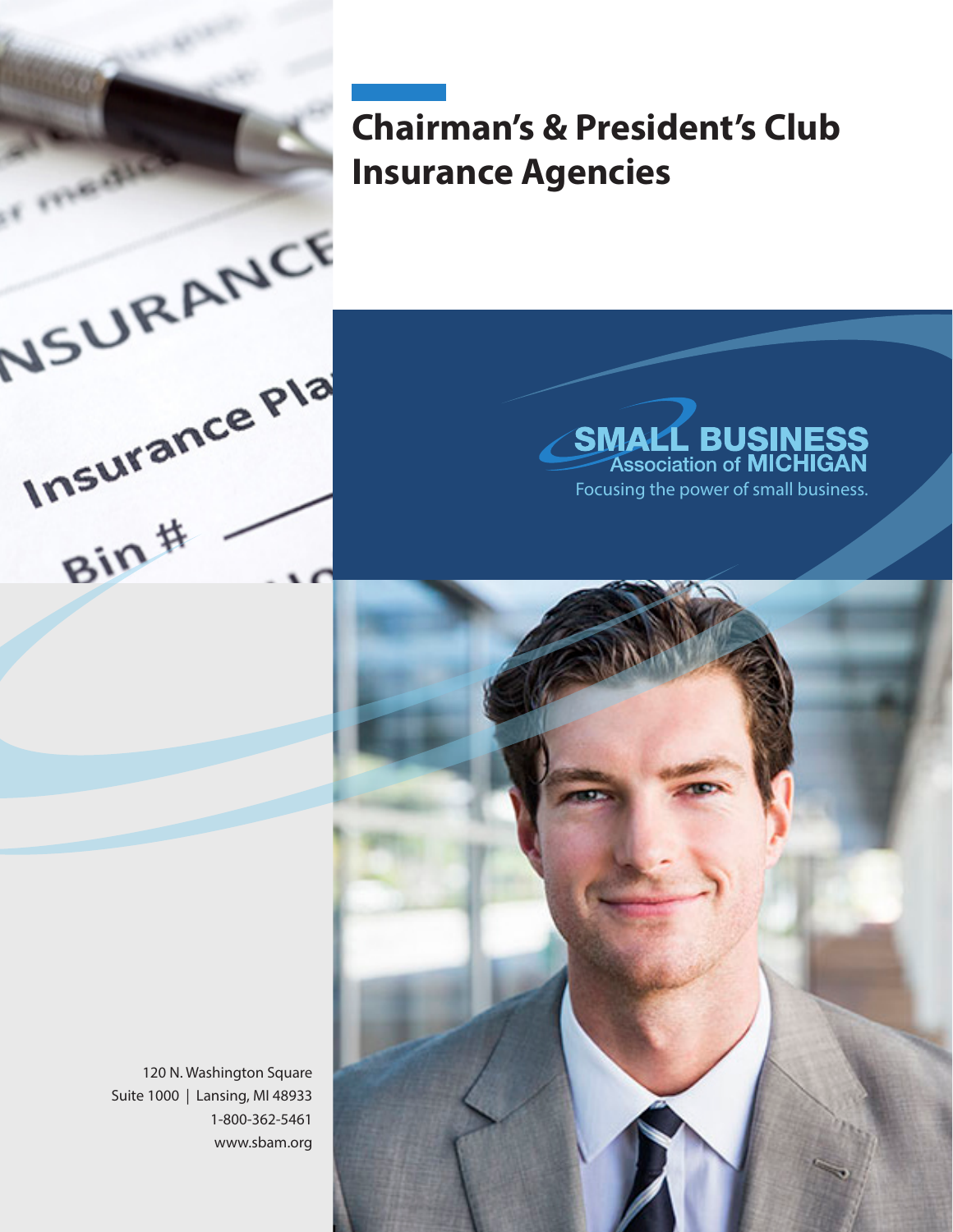**Top Producing Agencies**

# *Being A Top Producer Has Its Perks!*

**As a licensed Agent who supports SBAM's insurance programs and services, you receive membership benefits that help you grow your book of business and retain existing customers.**

*Learn more by contacting us at (800) 362-5461 or sbam.org/agents.* 



#### **CHAIRMAN'S CLUB**

The Chairman's Club is reserved for agencies with the very highest number of subscribers enrolled in an SBAM-sponsored Blues health plan. The parent agency and all affiliated agents receive a complimentary **\$399 Annual VIP membership** and are eligible to receive the highest amount of amenities including free advertising on our website, Facebook Live and Podcast interviews, recognition in our member magazine and annual meeting program, lead sharing priority and discounted products for your customers.

#### **PRESIDENT'S CLUB**

The President's Club is reserved for agencies with a large number of subscribers enrolled in an SBAMsponsored Blues health plan. The parent agency and all affiliated agents receive a complimentary **\$249 Annual Premium membership** and are eligible to receive amenities including lead sharing priority, magazine and annual meeting recognition and discounted products for your customers.

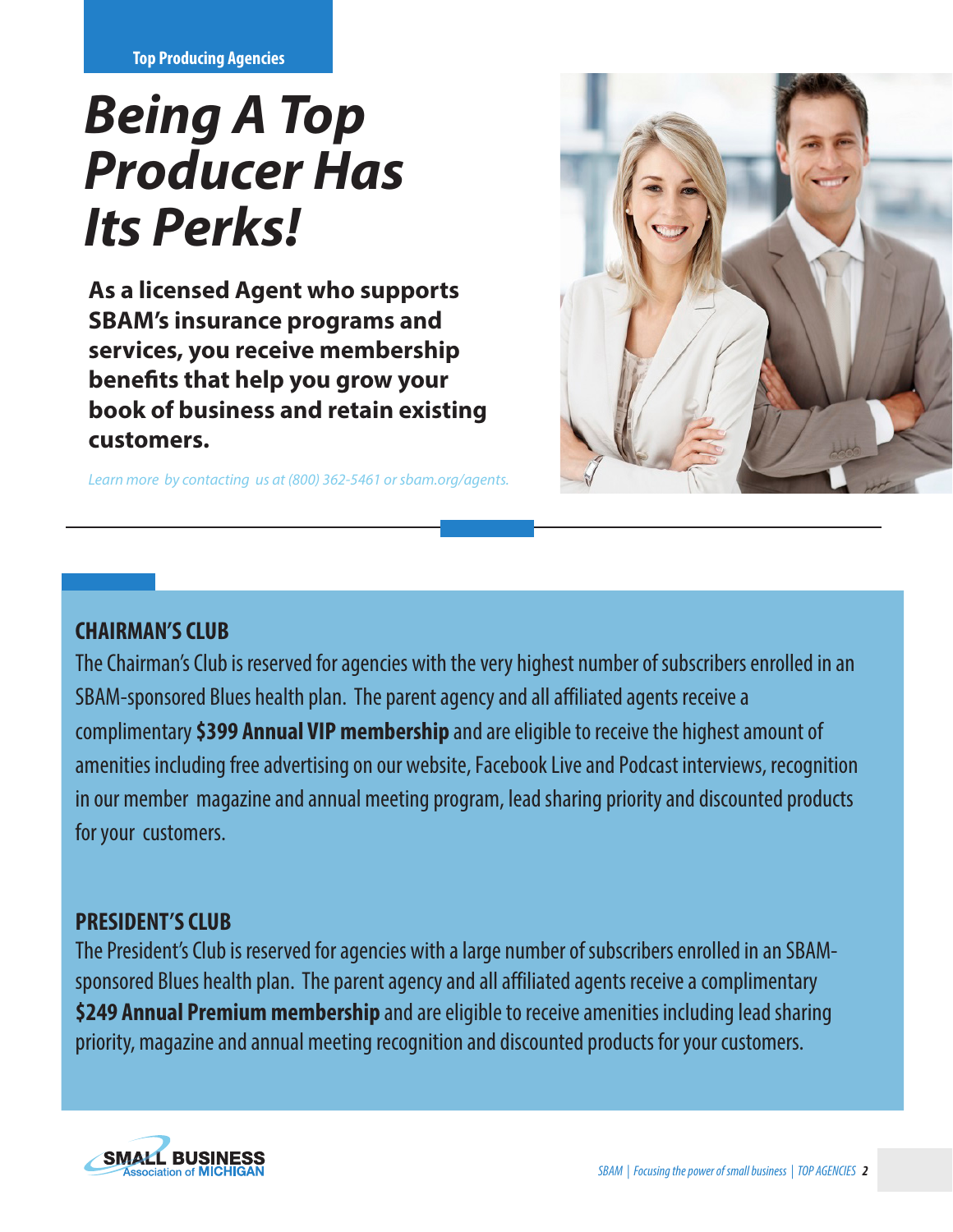|                                                     | <b>Chairman's Club</b>                | <b>President's Club</b>               |
|-----------------------------------------------------|---------------------------------------|---------------------------------------|
| <b>Complimentary SBAM Membership</b>                | \$399 Annual VIP Membership           | \$249 Annual Premium Membership       |
| <b>Discounted Summary Plan Descriptions</b>         | <b>Non Blue (Priority, HAP, etc.)</b> | <b>Non Blue (Priority, HAP, etc.)</b> |
| (Non Blue and Non Sponsored)                        | <b>FREE for Basic, Premium</b>        | \$100 for Basic, Premium              |
|                                                     | & VIP customers                       | & VIP customers                       |
|                                                     | <b>Non SBAM-sponsored Blue</b>        | <b>Non SBAM-sponsored Blue</b>        |
|                                                     | \$100 for Premium & VIP customers     | \$200 for Premium & VIP customers     |
| Discounted Non Blue COBRA administration            | Starting at \$45 per month            | Starting at \$50 per month            |
| fees                                                |                                       |                                       |
| <b>Lead Sharing Priority</b>                        |                                       |                                       |
| <b>Exclusive team at SBAM and TGG Solutions for</b> |                                       |                                       |
| any sponsored plan services                         |                                       |                                       |
| <b>Top Ranking in Agent Directory</b>               |                                       |                                       |
| HR & Legal 'Ask An Expert' concierge service        |                                       |                                       |
| Recognition in SBAM annual meeting                  |                                       |                                       |
| program                                             |                                       |                                       |
| <b>Recognition in SBAM Focus magazine</b>           |                                       |                                       |
| SBAM logo for use on your website,                  |                                       |                                       |
| letterhead, etc.                                    |                                       |                                       |
| Agency spotlight on SBAM social media               |                                       |                                       |
| Agency rotating banner ad on sbam.org               |                                       |                                       |
| <b>SBAM Facebook Live interview</b>                 |                                       |                                       |
| Article content submitted to sbam.org               |                                       |                                       |
| SBAM podcast interview                              |                                       |                                       |

#### **SBAM AGENT BONUS PROGRAM**

The perks of being in a Chairman's or President's Club are in addition to the Agent Bonus program that is available to all writing agents:

|                                        | 1 - 49 subscribers | $50 +$ subscribers |
|----------------------------------------|--------------------|--------------------|
| LifeSecure                             |                    | 550                |
| <b>COBRA administration</b>            |                    |                    |
| <b>FSA, HRA and HSA administration</b> |                    |                    |